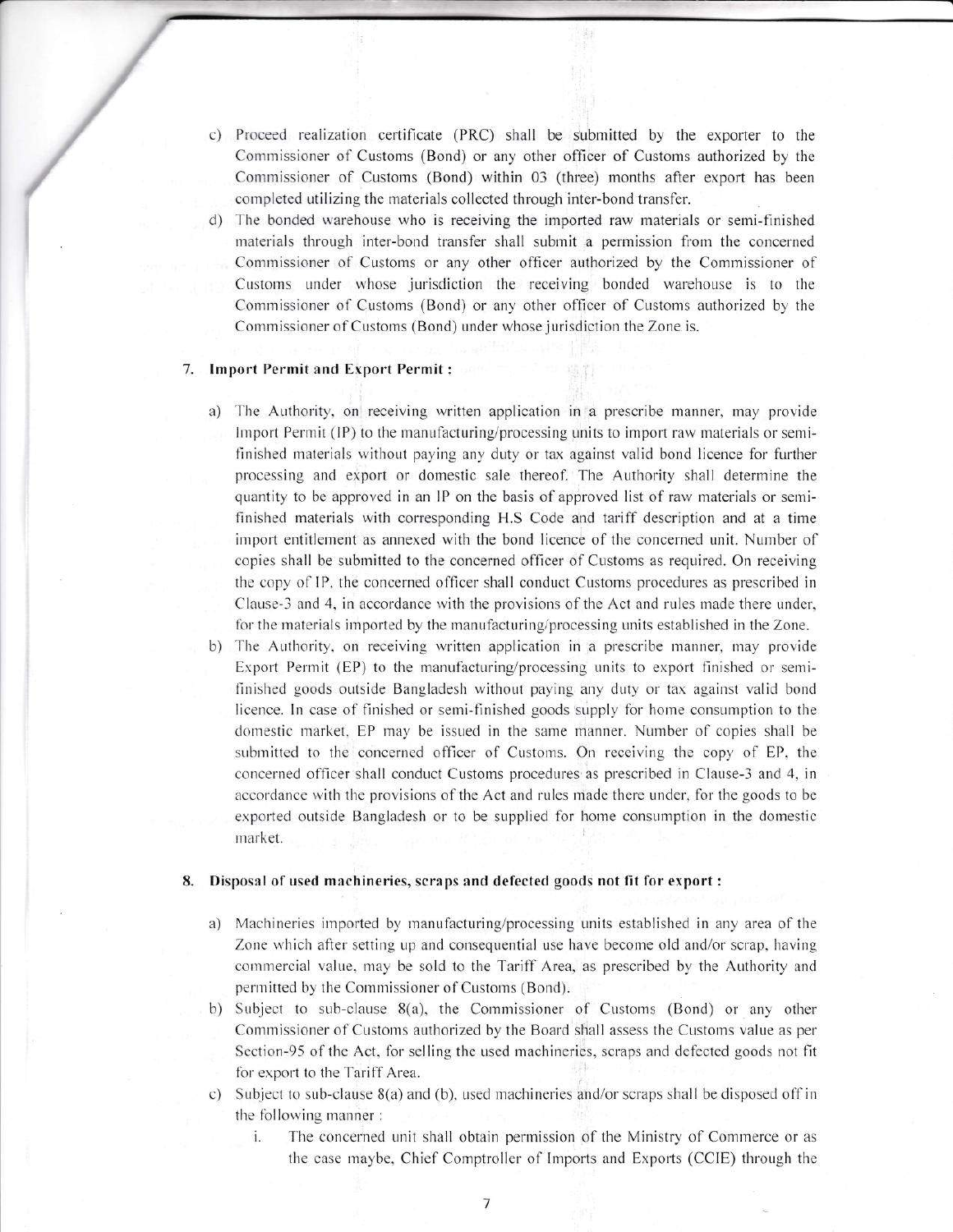One Stop Service Center of the Zone to sell the used machineries and/or scraps the Tariff Area.

- The person or unit in the Tariff Area also shall obtain perrnission of the Ministry of Commerce or as the case maybe, Chief Comptroller of Imports and Exports (CCIE) to purchase the used machineries and/or scraps from the unit concerned in the Zone. il.
- iii. The used machineries and/or scraps, as described by the Ministry of Commerce or as the case maybe, Chief Comptroller of Imports and Exports (CCIE), will be assessed as per the provisions of the Act and rules made there under.
- lv. Subject to sub-Clause 8 (c) (iii), used machineries and/or scraps, may be taken out of the Zone after fulfilling all requirements prescribed under the Act and the rules made there under for import of such goods from out of Bangladesh into the Tariff Area.
- In case of disposal of used machineries, the residual life of the machineries must be declared in writing not less than 10 (Ten) years by an internationally recognized Surveyor. V.
- The value and the rate of duties and other taxes applicable to used machineries and/or scrap, as described by the Ministry of Commerce or as the case maybe, Chief Comptroller of Imports and Exports (CCIE) for sale from the Zone to the Tariff Area, shall be determined on the basis of depreciation. In such cases, the base year for determining the Customs value shall be clearly marked and yearwise depreciation shall not be more than 20% (Twenty Percent). The overall depreciated value shall not be more than 80% (Eighty percent) of the original import value. vl.
- For the purpose of determination of value and the rate of duties and other taxes applicable to used machineries and/or scrap, fraction of 06 (six) months or more than 06 (six) months in a year shall be considered as a full year while calculating depreciation. Fraction of time less than 06 (six) months shall not be taken into account. vii.

### 9. Warehousing Bond:

Every bonded warehouse licence holder shall execute a warehousing bond as per Section-86 of the Act, read with Rule-12 of the Bonded Warehouse Licensing Rules, 2008.

## 10. Disposal of Wastage:

- a) Upon application of the concerned unit and approval of the Authority, waste materials which have been completely or partially damaged and has lost quality to be re-utilized after being used in the manufacturing process and have no commercial value, shall be cornpletely destroyed according to the provisions of the Bangladesh Environmental Conservation Act, 1995 (1 of 1995) in a place outside the production area of the concerned unit on presence of an officer of Customs authorized by the Commissioner of Customs (Bond).
- b) A detailed report of the destroyed materials shall be sent to the Commissioner of Customs (Bond) by the concerned unit within 07 (seven) days of the destruction. The Concerned unit shall preserve all documents in relation the destruction process as per the provision of the Act.

8